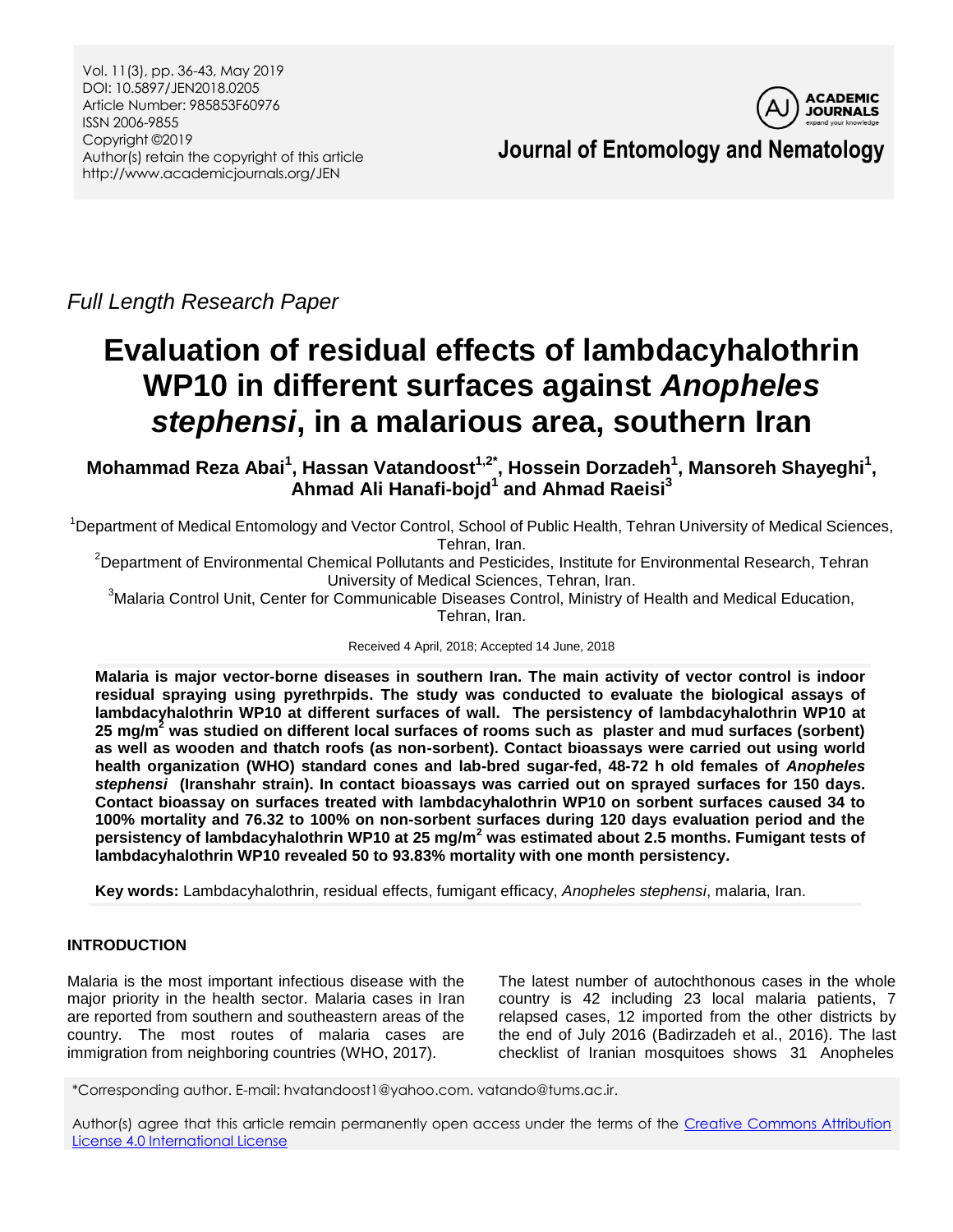

**Figure 1.** Map of study area, Saravan, Sistan and Baluchistan province, Iran.



**Figure 2.** Composition of Anopheles species in study area.

species including sibling, biological forms and genotypes, 17 out of them are reported to be included in malaria transmission. These vectors are considered as sibling, genotype and type forms. *Anopheles stephensi, Anopheles culicifacies, Anopheles fluviatilis* and *Anopheles dthali* are the main vector species of southeastern foci, while *Anopheles sacharovi and Anopheles maculipennis* are included in malaria transmission in northwest focus, and *Anopheles superpictus* has wide distribution in all malaria foci of the country.

There are several works in the country on different aspects of malaria including insecticide resistance monitoring (Vatandoost and Hanafi-Bojd, 2012) the use of plants for larval control (Vatandoost et al., 2012; Yousefbeyk et al., 2018) using bednets and long lasting impregnated nets (Vatandoost et al., 2013). There are several reports on different aspects of malaria vectors recently (Chavshin et al., 2014; Soleimani-Ahmadi et al., 2015; Ataie et al., 2015; Fathian et al., 2015; Soltani et al., 2015; Gorouhi et al., 2016).

## **Residual spraying history in the area**

Campaign against malaria vectors started from 1952 by dichlorodiphenyltrichloroethane (DDT) spraying and then replaced by dieldrin, malathion, propoxur, lambdacyhalothrin and deltamethrin, respectively. The chemical control of vectors now is restricted to endemic malarious areas of south-eastern part of the country with deltamethrin and residual spraying and long lasting permethrin impregnated nets (Olyset) for personal protection, while biological control is conducted by bacillus thuringiensis as larvicide. Propoxur (1978 to 1991), Pirimphos methyl (1991 to 1993), Lambdacyhalothrin (1993 to 2000), Deltamethrin WP (2001 to 2010) and Deltamethrin WG (2011-2017) were used in the study area.

#### **MATERIALS AND METHODS**

#### **Study area**

The experiment was carried out in malarious areas in Saravan, Sistan and Baluchistan province, southern Iran. This city is bordered with Pakistan (Figure 1).

#### **Composition of mosquitoes in the region**

Figure 2 shows the composition of Anopheles mosquito in the study area. They *are A. stephensi, A. culicifacies, A. fluviatilis, A. dthali. A. multicolor* and *A. turkhudi.*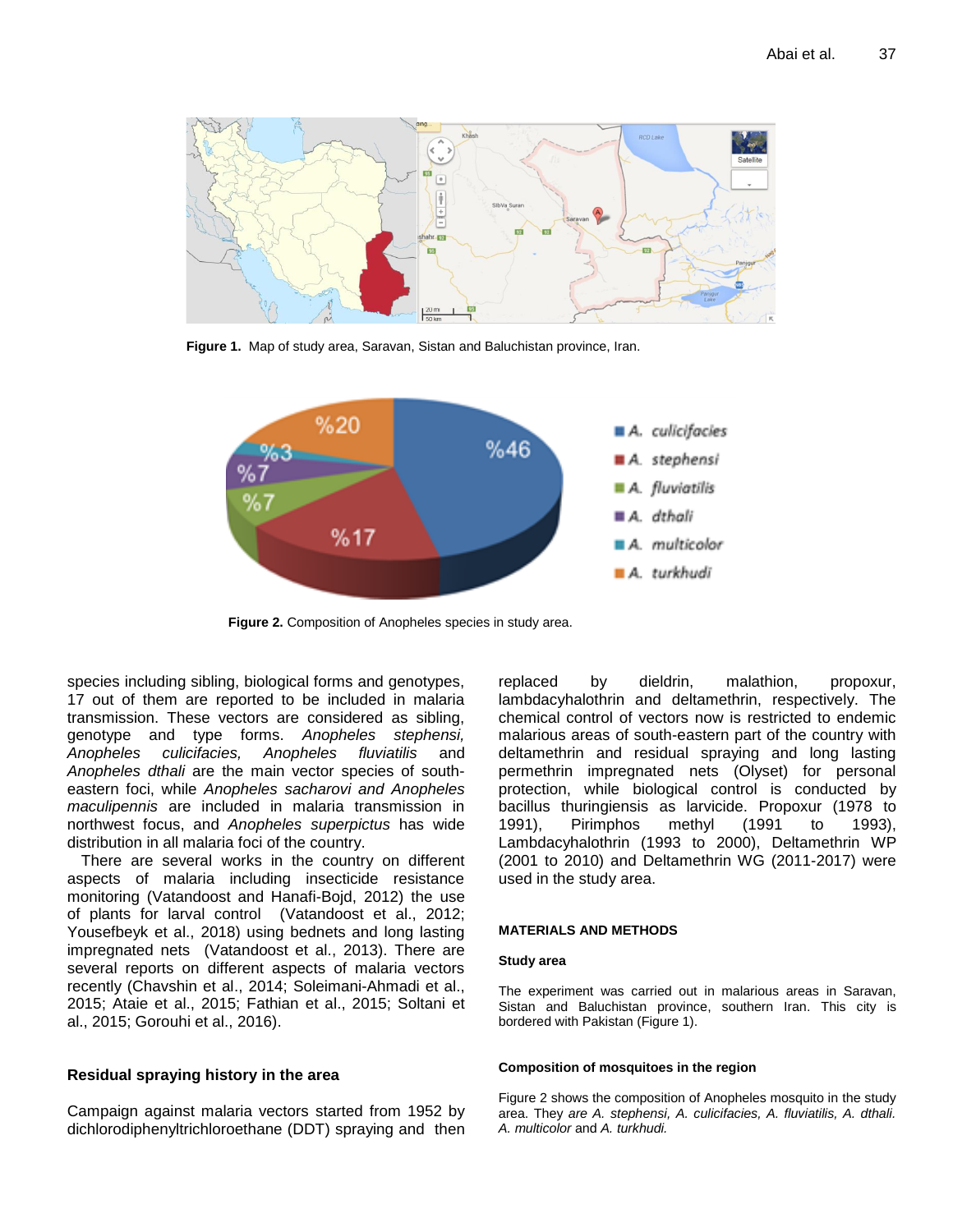

**Figure 3.** Bioassay test using conical exposure chamber.

#### **Strain used for bioassay test**

The adult females of *A. stephensi* (Iranshahr strain were used for bioassay tests) were used for bioassay test.

#### **Residual spraying**

A standard X-Pert® Hudson compression pump sprayer (10 liters capacity) as recommended by WHO for IRS operation fitted with HSS-8002 nozzle and a regulator-adjusted pressure gauge set at 25-45 psi pressure was used. The discharge rate of the insecticide was 757 ml/min. The operation carried out at Saravan, Sistan and Baluchistan province, southern Iran, was supervised by an expert.

#### **Method of bioassay tests**

Bioassay aspirator tubes especially narrow with glass arm were used. The conical exposure chamber was made of transparent polished plastic and then adhesive sponge plastic for lining rim of exposure chamber (Figure 3). At three different parts of wall, 3 conical were installed. The mosquitoes were exposed for 30 min, and then after 24 h recovery period the mortality rate was recorded.

#### **Method of fumigant effects**

3 cylindrical cages (14 x 20 cm) were employed. The number of mosquitoes per cage was 30 to 35, female, unfed, 2 to 3 days old. They were exposed 60 min in conical chamber and then the mortality was calculated after 24 h (Figure 4)

## **RESULTS**

## **Result of contact bioassay lambdacyhalothrin WP10**

The results of bioassay test on different surfaces are illustrated in Tables 1 to 3 and Figures 5 to 7. In contact bioassays was carried out on sprayed surfaces for 150 days. Contact bioassay on surfaces treated with lambdacyhalothrin WP10 on sorbent surfaces caused 34 to 100% mortality and 76.32 to 100% on non- sorbent surfaces during 120 days evaluation period, and the persistency of lambdacyhalothrin WP10 at 25 mg/m2 was estimated about 2.5 months. The fumigant effect of lambdacyhalothrin is shown Table 4 and Figure 8. Fumigant tests of lambdacyhalothrin WP10 revealed 50 to 93.83% mortality with one month persistency.

### **DISCUSSION**

In the present study, contact bioassay on surfaces treated with lambdacyhalothrin WP10 on sorbent surfaces caused 34 to 100% mortality and 76.32 to 100% on non- sorbent surfaces during 120 days evaluation period and the persistency of lambdacyhalothrin WP10 at 25 mg/m2 was estimated about 2.5 months. Fumigant tests of lambdacyhalothrin WP10 revealed 50 to 93.83% mortality with one month persistency. Surface: Plaster, Mud, Thatch.

The maximal residual time of these three insecticides of lambdacyhalothrin, deltamethrin and cyfluthrin on plaster and cement walls was estimated to be similar (about 90 days). There was no significant difference between the mortalities of *A. stephensi* on different sprayed surfaces in southern part of Iran (Azizi et al., 2014). There are several reports on bioefficay of lambdacyhalothrin against different malaria vectors worldwide. With lambdacyhalothrin CS, the knockdown rates against susceptible strain of *A. gambiae* remained 100% on wood surfaces during the 26 weeks trial. However, it significantly decreased on concrete and mud surfaces from the 11th (83%) and the 20th (88%) weeks respectively (P < 0.05) in south Cameroon (Etang et al., 2011).

The mud slabs sprayed with lambda-cyhalothrin in the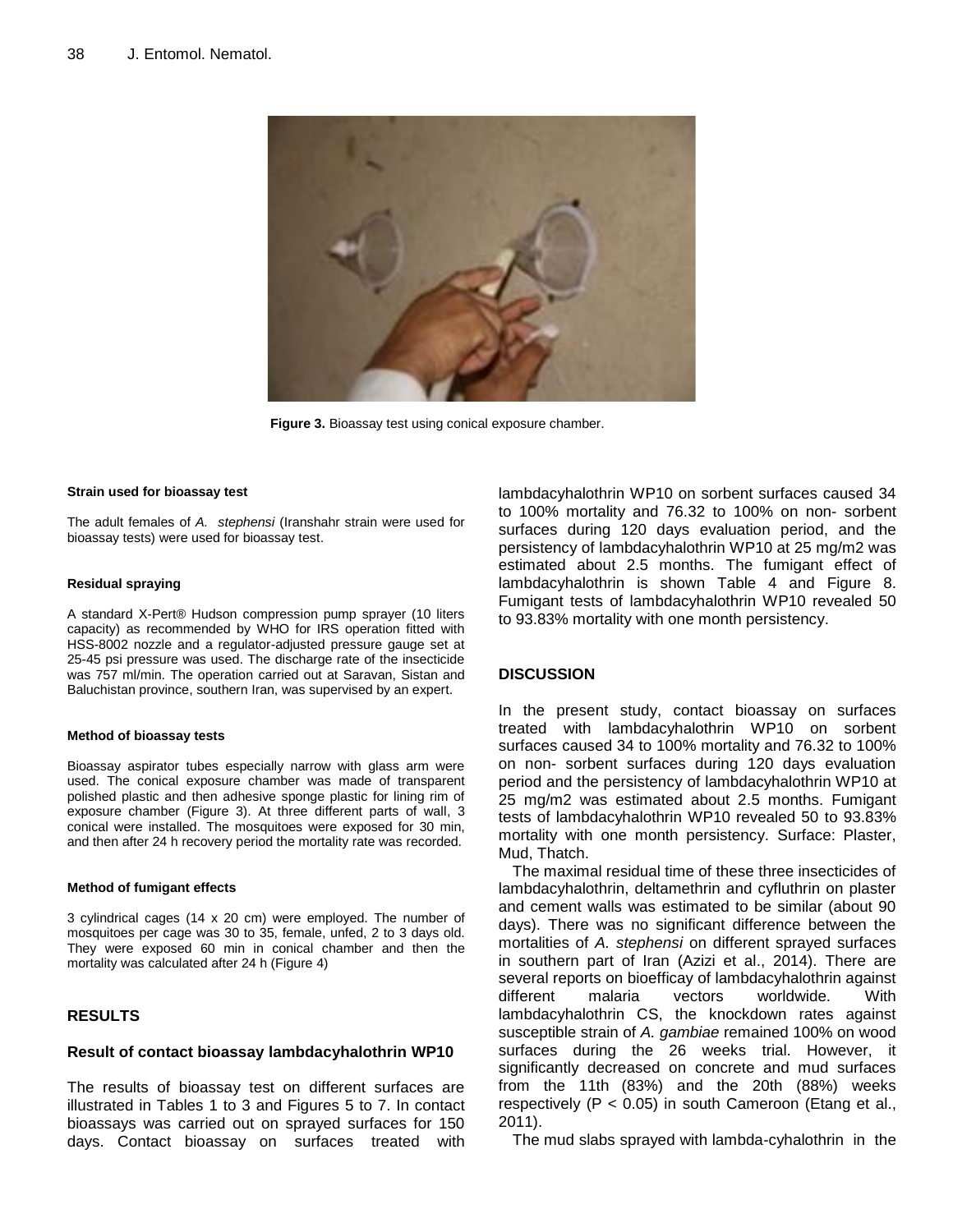

**Figure 4.** Methods of fumigant test.



Lambdacyhalothrin WP10, Plaster surfacces, Bioassay Tests

**Figure 5.** Contact bioassay test of lambdacyhalothrin on plaster surface.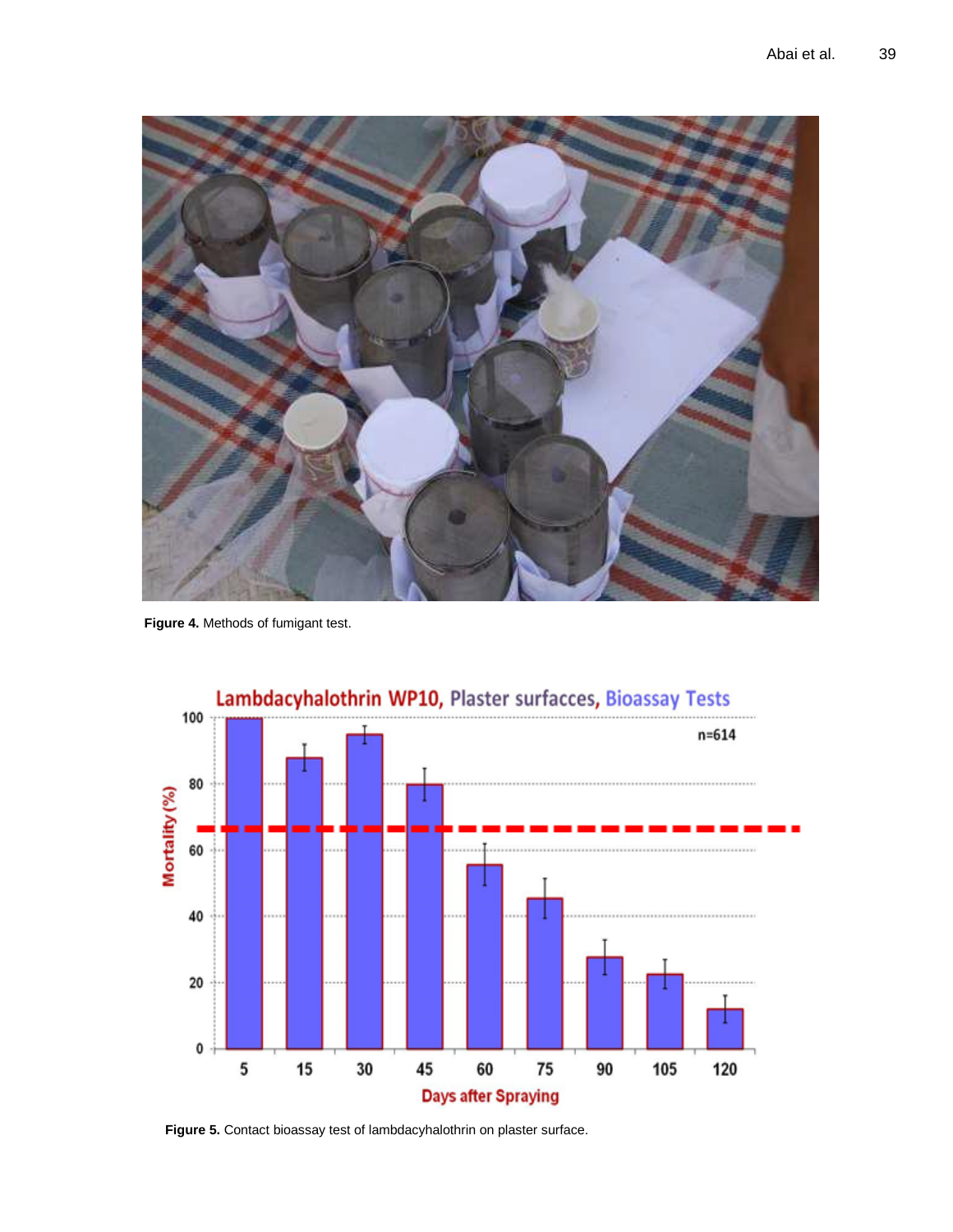

**Figure 6.** Contact bioassay test of lambdacyhalothrin on mud surface.



**Figure 7.** Contact bioassay test of lambdacyhalothrin on wooden surface.



**Figure 8.** The fumigant effect of lambdacyhalothrin.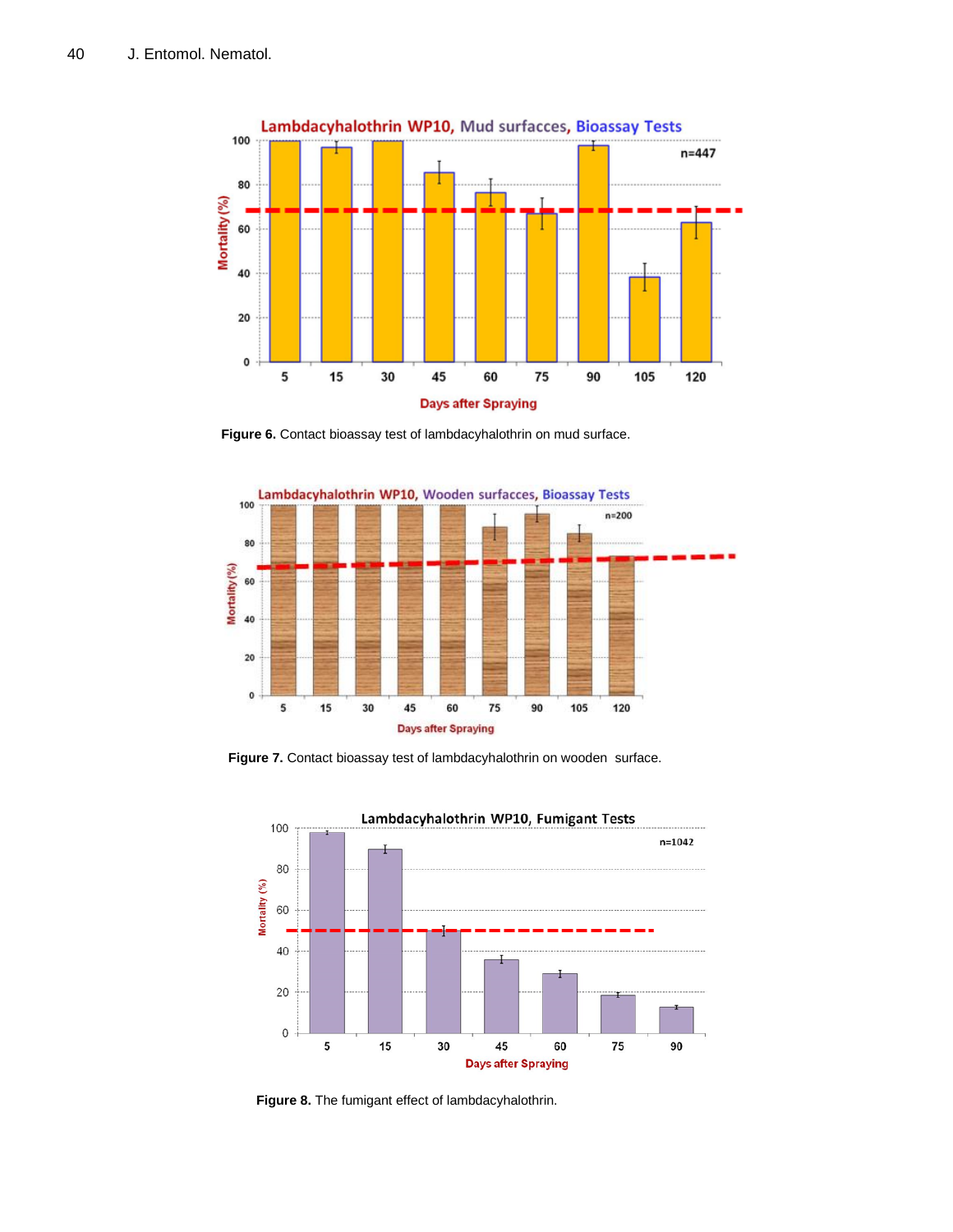| <b>Relative humidity</b><br>(%) | Temperature<br>$(^{\circ}C)$ | <b>Error bar</b> | <b>Corrected</b><br>mortality rate | <b>Average mortality</b><br>rate | <b>Mortality in</b><br>control | No. mosquito<br>tested (treatment) | No. of mosquito<br>tested (control) | Day after<br>spraying |
|---------------------------------|------------------------------|------------------|------------------------------------|----------------------------------|--------------------------------|------------------------------------|-------------------------------------|-----------------------|
| 33.45                           | 25.00                        | 0.00             | 100                                | 100                              | 17.14                          | 64                                 | 24                                  | '5                    |
| 28.00                           | 22.50                        | 4.06             | 87.99                              | 90                               | 19.97                          | 67                                 | 23                                  | 15                    |
| 27.00                           | 21.50                        | 2.72             | 94.92                              | 87.5                             | 9.09                           | 65                                 | 22                                  | 30                    |
| 24.50                           | 21.00                        | 4.90             | 79.91                              | 60.0                             | 19.71                          | 62                                 | 24                                  | 45                    |
| 27.00                           | 24.50                        | 6.31             | 55.65                              | 66.67                            | 18.27                          | 62                                 | 22                                  | 60                    |
| 25.50                           | 25.00                        | 6.04             | 45.47                              | 41.67                            | 19.09                          | 68                                 | 21                                  | 75                    |
| 24.00                           | 19.50                        | 5.20             | 27.74                              | 20                               | 10.24                          | 74                                 | 29                                  | 90                    |
| 20.50                           | 17.50                        | 4.36             | 22.63                              | 20                               | 19.73                          | 92                                 | 22                                  | 105                   |
| 19.00                           | 17.00                        | .20              | 12.03                              | 25                               | 19.11                          | 60                                 | 19                                  | 120                   |

**Table 1.** Contact bioassay test of lambdacyhalothrin on plaster surface.

**Table 2.** Contact bioassay test of lambdacyhalothrin on mud surface.

| <b>Relative humidity</b><br>(%) | Temperature<br>$(^{\circ}C)$ | Error bar | <b>Corrected</b><br>mortality rate | <b>Average mortality</b><br>rate | <b>Mortality in</b><br>control | No. mosquito<br>tested (treatment | No. mosquito<br>tested (control) | Day after<br>spraying |
|---------------------------------|------------------------------|-----------|------------------------------------|----------------------------------|--------------------------------|-----------------------------------|----------------------------------|-----------------------|
| 33.45                           | 25.00                        | 0.00      | 100.00                             | 100.00                           | 17.14                          | 51                                | 24                               |                       |
| 28.00                           | 22.50                        | 2.65      | 96.95                              | 90.00                            | 19.97                          | 47                                | 23                               | 15                    |
| 27.00                           | 21.50                        | 0.00      | 100.00                             | 100.00                           | 9.09                           | 56                                | 22                               | 30                    |
| 24.50                           | 21.00                        | 5.11      | 85.68                              | 76.92                            | 19.71                          | 47                                | 24                               | 45                    |
| 27.00                           | 24.50                        | 6.18      | 76.60                              | 60.00                            | 19.27                          | 47                                | 22                               | 60                    |
| 25.50                           | 25.00                        | 7.01      | 67.04                              | 61.54                            | 19.09                          | 45                                | 21                               | 75                    |
| 24.00                           | 19.50                        | 2.13      | 97.73                              | 93.33                            | 10.24                          | 49                                | 29                               | 90                    |
| 20.50                           | 17.50                        | 6.23      | 38.48                              | 93.33                            | 19.73                          | 61                                | 22                               | 105                   |
| 19.00                           | 17.00                        | 7.27      | 63.09                              | 30.77                            | 19.11                          | 44                                | 19                               | 120                   |

IRS program killed all susceptible *A. gambiae* for at least 7 months after the spray in the cone bioassay. Significant decay in insecticidal activities was observed 6 months after spray for most populations (72.5 to 80.7 %, P *<*0.05) (Wanjala et al., 2015). The study was conducted in public housing unities in the city of Belem, Northern Brazil, in 2003. Twelve houses were randomly chosen, three in each of the four

established areas. Pyrethroids cypermethrin wettable powder, deltamethrin suspension concentrate, lambda-cyhalothrin wettable powder, and etofenprox wettable powder, were sprayed on the indoor wall surface of local houses. There was no statistical difference between the effect of deltamethrin and cypermethrin in all surfaces tested, and the duration of the residual effect was satisfactory up to three months after spraying (La Corte dos Santos et al., 2007)

## **Conclusion**

The results of study revealed that lambdacyhalothrin as recommended dosage as residual spraying could control the malaria vector during the transmission season. Monitoring and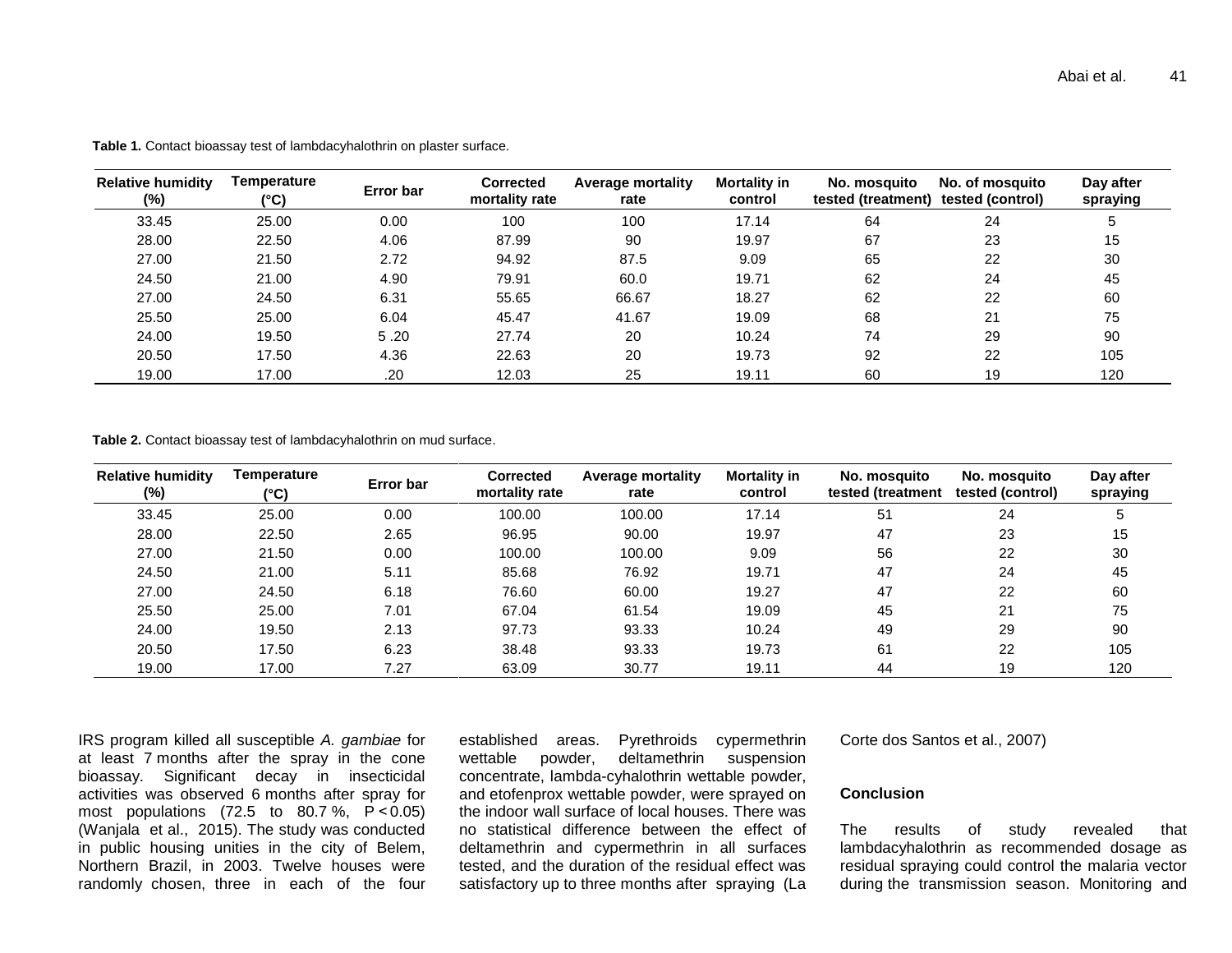| <b>Relative humidity</b><br>(%) | Temperature<br>$(^{\circ}C)$ | Error bar | <b>Corrected</b><br>mortality rate | Average<br>mortality rate | Mortality in<br>control | No. mosquito<br>tested (treatment tested (control) | No. mosquito | Day after<br>spraying |
|---------------------------------|------------------------------|-----------|------------------------------------|---------------------------|-------------------------|----------------------------------------------------|--------------|-----------------------|
| 33.45                           | 25.00                        | 0.00      | 100.00                             | 100.00                    | 17.14                   | 32                                                 | 24           | 5                     |
| 28.00                           | 22.50                        | 0.00      | 100.00                             | 100.00                    | 19.97                   | 18                                                 | 23           | 15                    |
| 27.00                           | 21.50                        | 0.00      | 100.00                             | 100.00                    | 9.09                    | 28                                                 | 22           | 30                    |
| 24.50                           | 21.00                        | 0.00      | 100.00                             | 100.00                    | 19.71                   | 22                                                 | 24           | 45                    |
| 27.00                           | 24.50                        | 0.00      | 100.00                             | 100.00                    | 19.27                   | 22                                                 | 22           | 60                    |
| 25.50                           | 25.00                        | 6.77      | 88.64                              | 83.33                     | 18.00                   | 22                                                 | 21           | 75                    |
| 24.00                           | 19.50                        | 4.13      | 95.54                              | 92.31                     | 10.24                   | 25                                                 | 29           | 90                    |
| 20.50                           | 17.50                        | 4.36      | 85.30                              | 83.00                     | 10.56                   | 21                                                 | 19           | 105                   |
| 19.00                           | 17.00                        | 0.00      | 73.59                              | 76.11                     | 19.11                   | 10 <sup>°</sup>                                    | 19           | 120                   |

**Table 3.** Contact bioassay test of lambdacyhalothrin on wooden surface.

**Table 4.** The fumigant effect of lambdacyhalothrin.

| <b>Relative</b><br>humidity (%) | Temperature<br>(°C) | Error bar | <b>Corrected mortality</b><br>rate | <b>Average mortality</b><br>rate | <b>Mortality in</b><br>control | (treatment) | No. mosquito tested No. mosquito tested<br>(control) | Day after<br>spraying |
|---------------------------------|---------------------|-----------|------------------------------------|----------------------------------|--------------------------------|-------------|------------------------------------------------------|-----------------------|
| 33.45                           | 25.00               | 1.32      | 95.74                              | 97.87                            | 20.00                          | 235         | 190                                                  |                       |
| 28.00                           | 22.50               | 3.67      | 84.30                              | 89.80                            | 19.00                          | 97          | 60                                                   | 15                    |
| 27.00                           | 21.5                | 3.81      | 23.08                              | 50.00                            | 20.00                          | 122         | 40                                                   | 30                    |
| 24.50                           | 21.00               | 4.42      | 25.43                              | 36.08                            | 14.29                          | 93          | 42                                                   | 45                    |
| 27.00                           | 24.50               | 0.00      | 25.75                              | 29.03                            | 19.50                          | 93          | 32                                                   | 60                    |
| 25.50                           | 25.0                | 0.00      | 15.94                              | 18.60                            | 12.90                          | 93          | 31                                                   | 75                    |
| 24.00                           | 19.50               | 0.00      | 9.78                               | 12.78                            | 5.41                           | 108         | 37                                                   | 90                    |

mapping of insecticide resistance to WHO recommended adulticide is recommended periodically. Factors influencing degradation of insecticides includes; type of surfaces, chemical reaction of active ingredients with alkaline and soil alkaline of surface, and effect of climate.

## **Recommendation**

Evaluation of new insecticides as alters for

malaria vector control program, use of Whatman papers as routine program in IRS program of Ministry of Health, entomological evaluation of routine and new insecticides against malaria vectors.

## **CONFLICT OF INTERESTS**

The authors have not declared any conflict of interests.

## **ACKNOWLEDGMENTS**

The study was supported partially by the Ministry of Health and Medical Education of Iran. Tehran University of Medical Sciences provided grant to do the research. The code number is 92-02-27- 23550.

#### **REFERENCES**

Ataie A, Moosa-Kazemi SH, Vatandoost H, Yaghoobi-